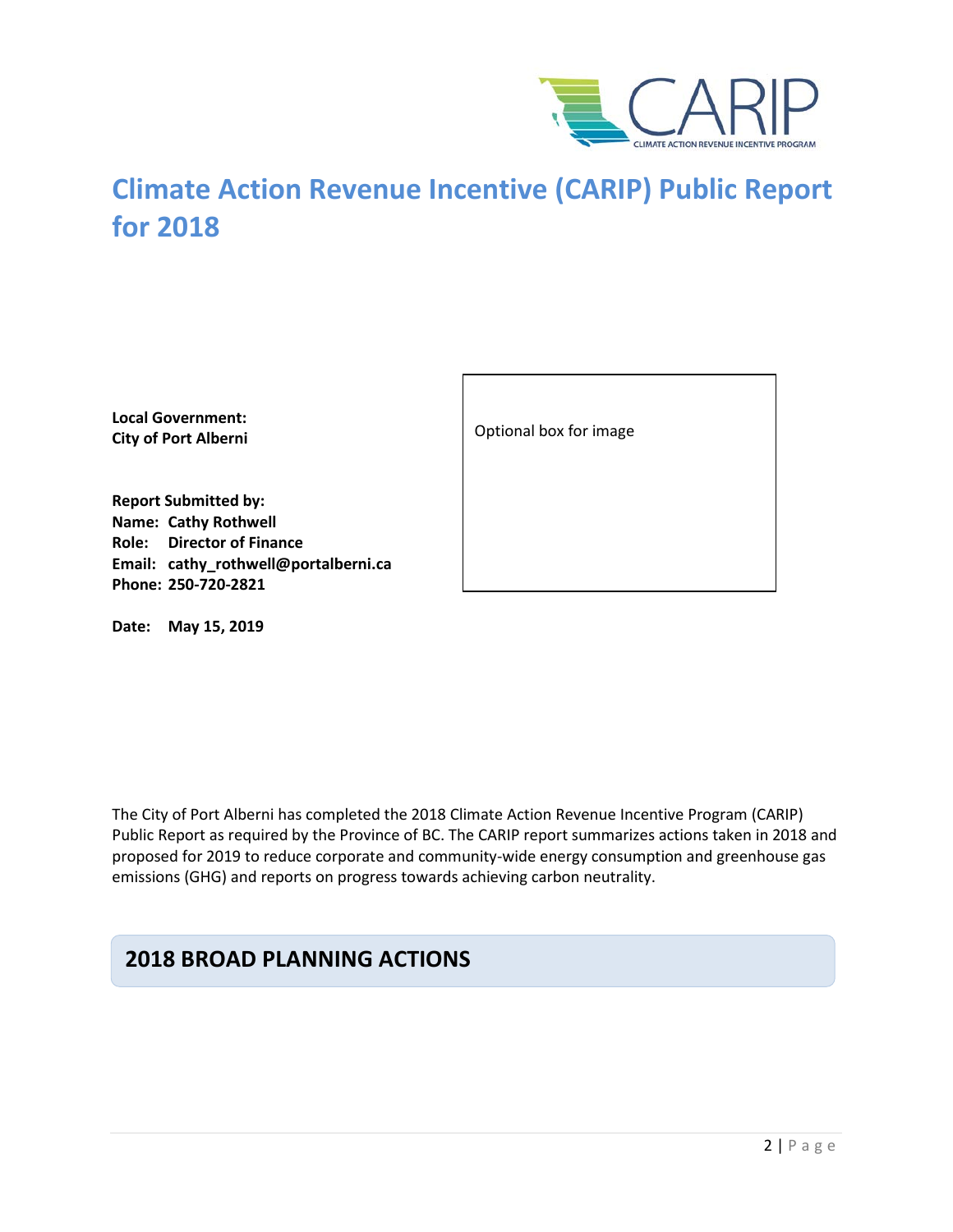

### **Broad Planning Actions**

Broad Planning refers to high level planning that sets the stage for GHG emissions reductions, including plans such as Official Community Plans, Integrated Community Sustainability Plans, Climate Action Plans or Community Energy Emissions Plans. Land use planning that focuses on Smart Growth principles (compact, complete, connected, and centred) plays an especially important role in energy and GHG reduction.

| Q 6 + Q 7 Community-Wide Broad Planning Actions Taken in 2018 + Additional Actions         |  |
|--------------------------------------------------------------------------------------------|--|
| Continued waste water separation                                                           |  |
| Sewage lagoon construction in progress                                                     |  |
| Oil to heat pump home heating exchange program                                             |  |
| Food Security and Climate Disruption Committee recommendations incorporated into Five Year |  |
| <b>Financial Plan</b>                                                                      |  |
| Zoning and bylaw changes for densification, lot sizes, secondary suites                    |  |
| Q 8 Community-Wide Broad Planning Actions Proposed for 2019                                |  |
| Continued waste water separation                                                           |  |
| Continued sewage lagoon construction                                                       |  |
|                                                                                            |  |
|                                                                                            |  |
|                                                                                            |  |

| Q 9 + Q 10 Corporate Broad Planning Actions Taken in 2018 + Additional Actions                |  |
|-----------------------------------------------------------------------------------------------|--|
| Continued conservation based billing system for water and sewer                               |  |
| Active Transportation Plan elements implemented                                               |  |
| Continued promotion of energy consumption                                                     |  |
|                                                                                               |  |
|                                                                                               |  |
| Q 11 Corporate Broad Planning Actions Proposed for 2019                                       |  |
| Continue conservation plans for utilities and energy                                          |  |
| Continued promotion of energy conservation                                                    |  |
| Continue Active Transportation Plan implementation                                            |  |
| <b>Expanded watering restrictions</b>                                                         |  |
| Continue alignment of strategic plan with financial plans and goals for cleaner air and water |  |

| <b>Broad Planning</b>                       |                                                                                   |            |
|---------------------------------------------|-----------------------------------------------------------------------------------|------------|
| Q 12 What is (are) your                     | (Please provide details here)                                                     |            |
| current GHG reduction                       | Annual decrease to reach carbon neutrality                                        |            |
| target(s)?                                  |                                                                                   |            |
| inventory (e.g. CEEI or another inventory)? | Q 13 Are you familiar with your local government's community energy and emissions | <b>Yes</b> |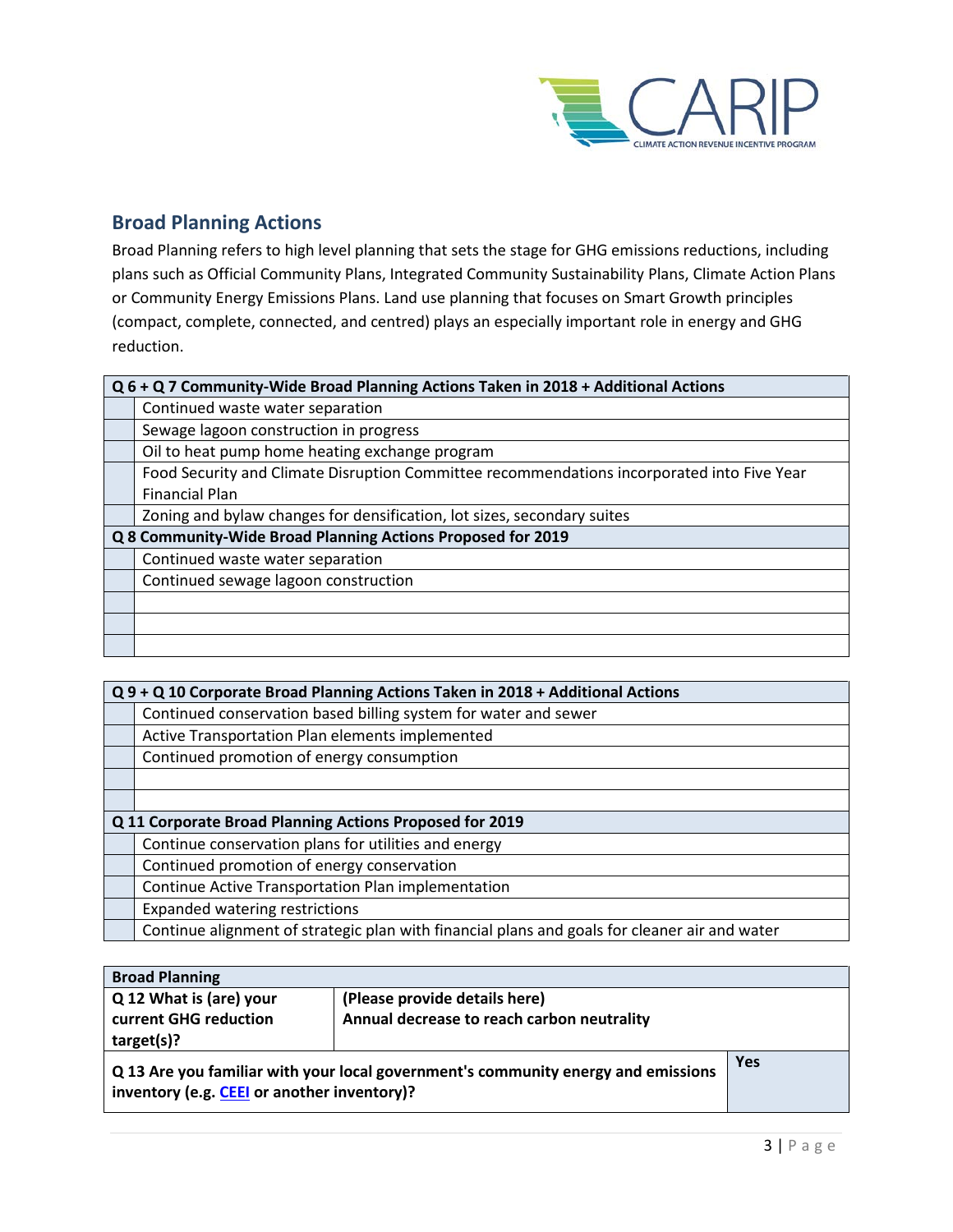

| Q 14 What plans, policies or guidelines govern the implementation of climate |                    |
|------------------------------------------------------------------------------|--------------------|
| mitigation in your community?                                                |                    |
| <b>Community Energy and Emissions Plan</b>                                   | <b>Yes</b>         |
| Integrated Community Sustainability Plan<br>٠                                | <b>Yes</b>         |
| Community- Wide Climate Action Plan                                          | <b>No</b>          |
| <b>Official Community Plan</b>                                               | <b>Yes</b>         |
| <b>Regional Growth Strategy</b>                                              | <b>No</b>          |
| Do not have a plan                                                           | Yes/No             |
| Other:                                                                       | Yes/No             |
| Q 15 Does your local government have a corporate GHG reduction plan?         | $Yes -$            |
|                                                                              | incorporated       |
|                                                                              | into               |
|                                                                              | Environmental      |
|                                                                              | Sustainability     |
|                                                                              | <b>Progress</b>    |
|                                                                              | <b>Report/Plan</b> |

### **2018 BUILDING AND LIGHTING ACTIONS**

### **Building and Lighting Actions**

Low-carbon buildings use the minimum amount of energy needed to provide comfort and safety for their inhabitants and tap into renewable energy sources for heating, cooling and power. These buildings can save money, especially when calculated over the long term. This category also includes reductions realized from energy efficient street lights and lights in parks or other public spaces.

| Q 16 + Q 17 Community-Wide Building and Lighting Actions Taken in 2018 + Additional Actions |  |  |
|---------------------------------------------------------------------------------------------|--|--|
| Oil furnace/heat pump exchange for residents                                                |  |  |
|                                                                                             |  |  |
|                                                                                             |  |  |
|                                                                                             |  |  |
|                                                                                             |  |  |
| Q 18 Community-Wide Building and Lighting Actions Proposed for 2019                         |  |  |
| Traffic signal heads upgrade to LED                                                         |  |  |
|                                                                                             |  |  |
|                                                                                             |  |  |
|                                                                                             |  |  |
|                                                                                             |  |  |

| $Q$ 19 + Q 20 Corporate Building and Lighting Actions Taken in 2018 + Additional Actions |                                       |
|------------------------------------------------------------------------------------------|---------------------------------------|
|                                                                                          | <b>Recreation Park LED lighting</b>   |
|                                                                                          | Energy efficient building renovations |
|                                                                                          |                                       |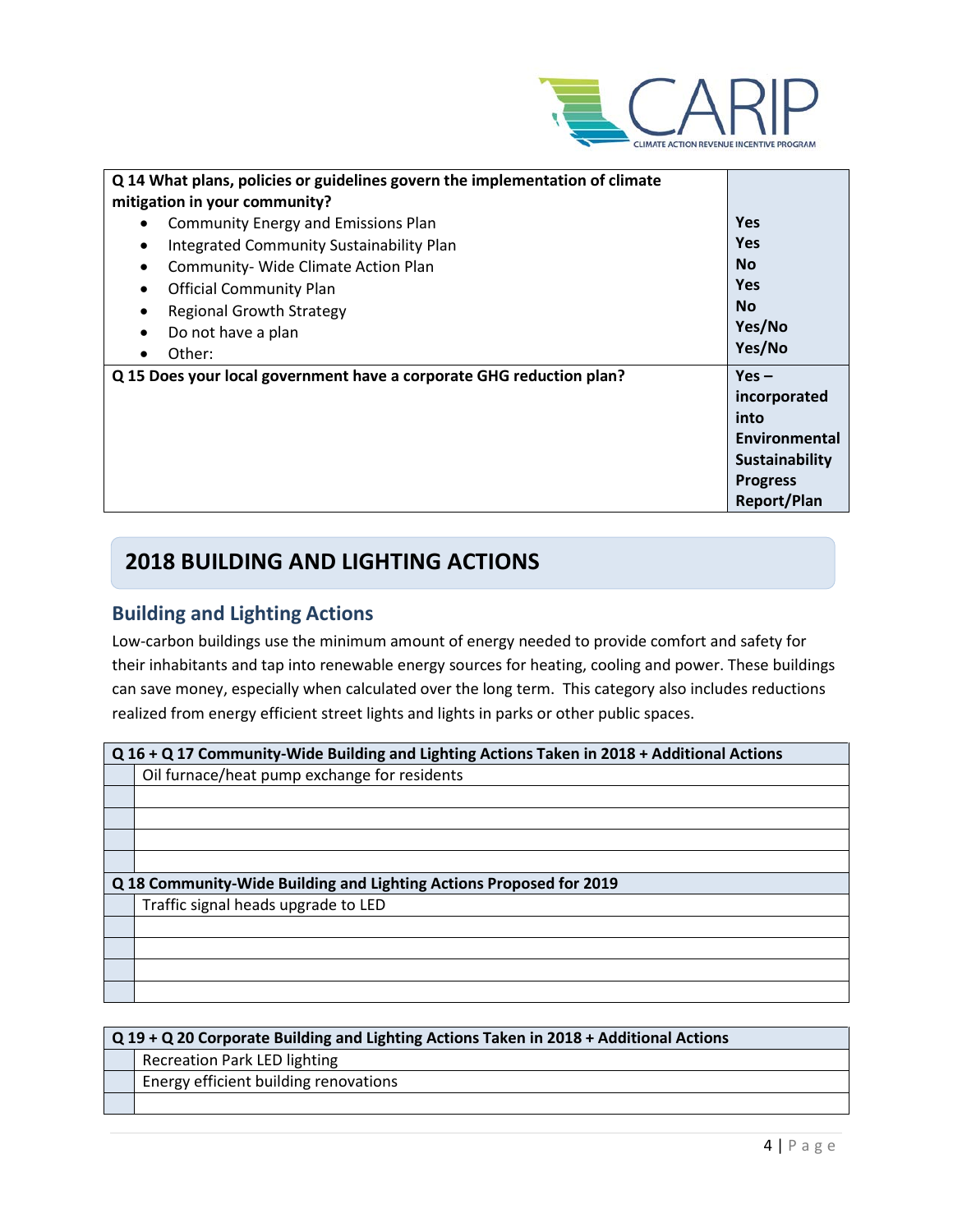

| Q 21 Corporate Building and Lighting Actions Proposed for 2019 |
|----------------------------------------------------------------|
| Multiplex lighting replacement with LED                        |
| Multiplex ice plant chiller replacement                        |
|                                                                |
|                                                                |
|                                                                |
|                                                                |

| <b>Building and Lighting</b>                                                                          |  |  |
|-------------------------------------------------------------------------------------------------------|--|--|
| The Province has committed to taking incremental steps to increase energy-efficiency requirements in  |  |  |
| the BC Building Code to make buildings net-zero energy ready by 2032. The BC Energy Step Code--a part |  |  |
| of the BC Building Code--supports that effort                                                         |  |  |
| Q 22 Is your local government aware of the BC Energy Step Code?<br>Yes                                |  |  |
| Q 23 Is your local government implementing the BC Energy Step Code?<br>No                             |  |  |

# **P5 2018 ENERGY GENERATION ACTIONS**

### **Energy Generation Actions**

A transition to renewable or low-emission energy sources for heating, cooling and power supports large, long-term GHG emissions reductions. Renewable energy including waste heat recovery (e.g. from biogas and biomass), geo-exchange, micro hydroelectric, solar thermal and solar photovoltaic, heat pumps, tidal, wave, and wind energy can be implemented at different scales, e.g. in individual homes, or integrated across neighbourhoods through district energy or co-generation systems.

| Q 24 + Q 25 Community-Wide Energy Generation Actions Taken in 2018 + Additional Actions |  |
|-----------------------------------------------------------------------------------------|--|
|                                                                                         |  |
|                                                                                         |  |
|                                                                                         |  |
|                                                                                         |  |
|                                                                                         |  |
| Q 26 Community-Wide Energy Generation Actions Proposed for 2019                         |  |
|                                                                                         |  |
|                                                                                         |  |
|                                                                                         |  |
|                                                                                         |  |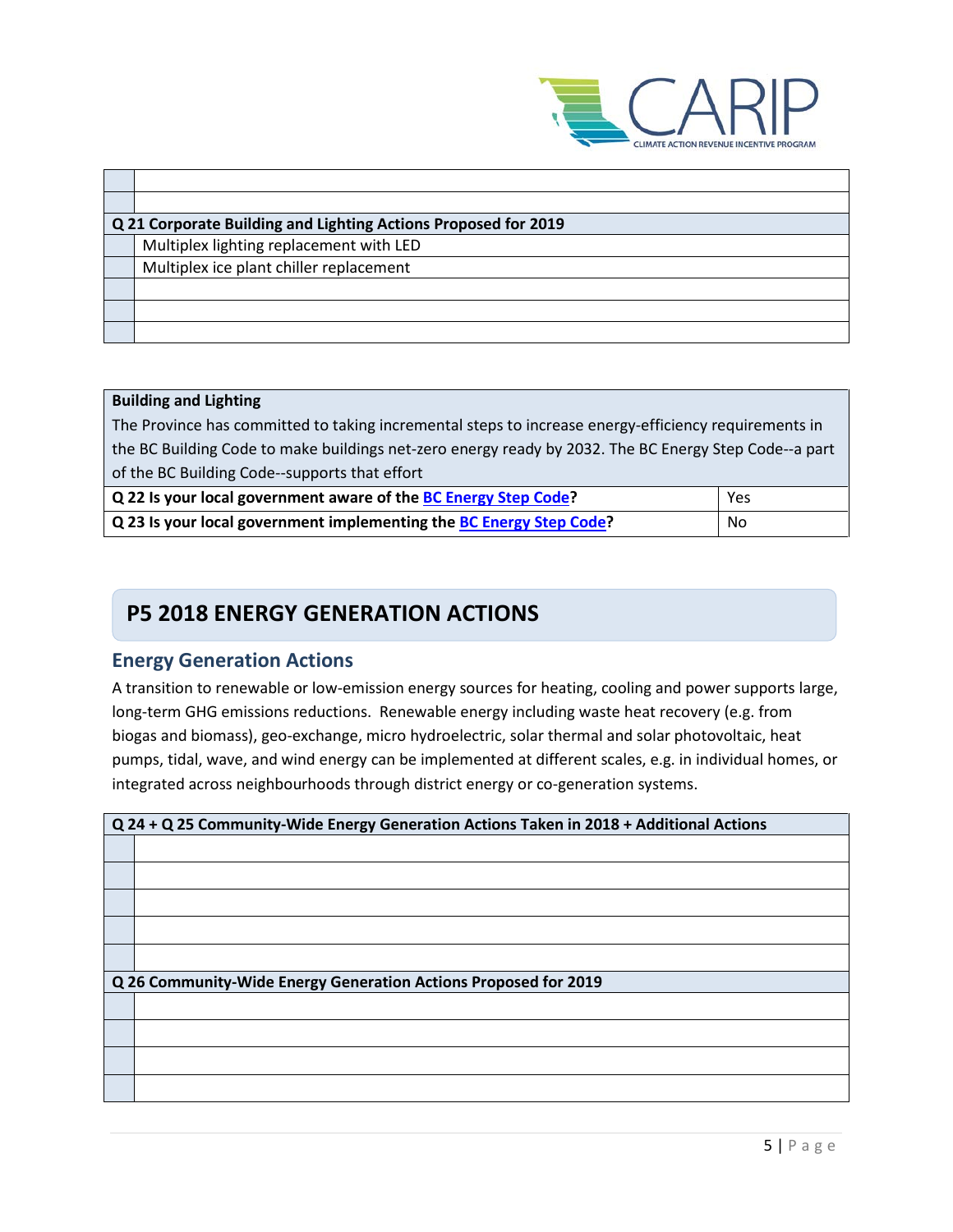

| Q 27 + Q 28 Corporate Energy Generation Actions Taken in 2018 + Additional Actions |
|------------------------------------------------------------------------------------|
|                                                                                    |
|                                                                                    |
|                                                                                    |
|                                                                                    |
|                                                                                    |
|                                                                                    |
| Q 29 Corporate Energy Generation Actions Proposed for 2019                         |
|                                                                                    |
|                                                                                    |
|                                                                                    |
|                                                                                    |
|                                                                                    |
|                                                                                    |

| <b>Energy Generation</b>                                                                        |           |
|-------------------------------------------------------------------------------------------------|-----------|
| Q 30 Is your local government developing, or constructing a                                     |           |
| district energy system                                                                          | <b>No</b> |
| renewable energy system                                                                         | No        |
| none of the above                                                                               |           |
| Q 31 Is your local government operating a                                                       |           |
| district energy system<br>٠                                                                     | <b>No</b> |
| renewable energy system<br>$\bullet$                                                            | <b>No</b> |
| none of the above<br>$\bullet$                                                                  |           |
| Q 32 Is your local government connected to a district energy system that is operated by another |           |
| energy provider?                                                                                |           |
| Q 33 Are you familiar with the 2018 List of Funding Opportunities for Clean Energy Projects Led |           |
| by First Nations and Local Governments?                                                         |           |

# **2018 GREENSPACE/NATURAL RESOURCE PROTECTION ACTIONS**

### **Greenspace Actions**

Greenspace/Natural Resource Protection refers to the creation of parks and greenways, boulevards, community forests, urban agriculture, riparian areas, gardens, recreation/school sites, and other green spaces, such as remediated brownfield/contaminated sites as well as the protection of wetlands, waterways and other naturally occurring features.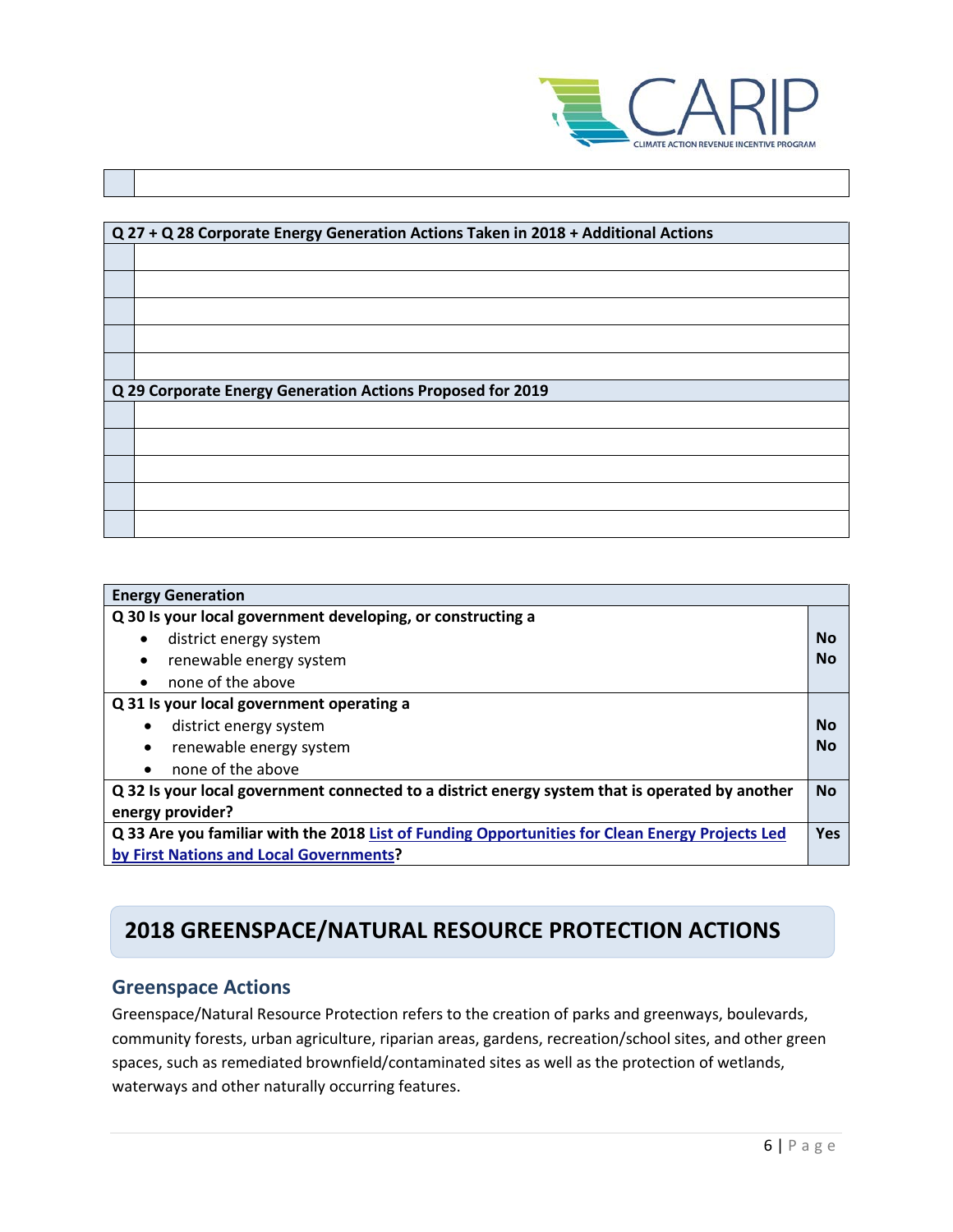

| Q 34 + Q 36 Community-Wide Greenspace Actions Taken in 2018 + Additional Actions (Q 35 below Q 41) |  |
|----------------------------------------------------------------------------------------------------|--|
| Street tree inventory maintained – replacements made as required                                   |  |
| Continued operations of Alberni Valley Community Forest Corp under stewardship plan that models    |  |
| best practices in forestry                                                                         |  |
| Regional wildfire awareness and education                                                          |  |
| Sewage lagoon construction and estuarine restoration                                               |  |
|                                                                                                    |  |
| Q 37 Community-Wide Greenspace Actions Proposed for 2019                                           |  |
| Increase street tree inventory                                                                     |  |
| GIS/mapping software to inventory lands                                                            |  |
|                                                                                                    |  |
|                                                                                                    |  |
|                                                                                                    |  |

| Q 38 + Q 39 Corporate Greenspace Actions Taken in 2018 + Additional Actions |                                                     |  |  |
|-----------------------------------------------------------------------------|-----------------------------------------------------|--|--|
|                                                                             | <b>Revitalization of Recreation Park</b>            |  |  |
|                                                                             | Continued construction at Canal Waterfront Park     |  |  |
|                                                                             | Bob Dailey Stadium site irrigation                  |  |  |
|                                                                             | Lower Dry Creek Trail bridge                        |  |  |
|                                                                             |                                                     |  |  |
|                                                                             | Q 40 Corporate Greenspace Actions Proposed for 2019 |  |  |
|                                                                             | Victoria Quay shelter                               |  |  |
|                                                                             | Esso Beach improvements                             |  |  |
|                                                                             |                                                     |  |  |
|                                                                             |                                                     |  |  |
|                                                                             |                                                     |  |  |

| Greenspace                                                                                     |     |
|------------------------------------------------------------------------------------------------|-----|
| $\sqrt{Q}$ 41 Does your local government have urban forest policies, plans or programs?        | Yes |
| $\mid$ Q 35. Does your local government have policies, plans or programs to support local food | Yes |
| production?                                                                                    |     |

# **2018 SOLID WASTE ACTIONS**

### **Solid Waste Actions**

Reducing, reusing, recycling, recovering and managing the disposal of the residual solid waste minimizes environmental impacts and supports sustainable environmental management, greenhouse gas reductions, and improved air and water quality.

**Q 42 + Q 43 Community-Wide Solid Waste Actions Taken in 2018 + Additional Actions**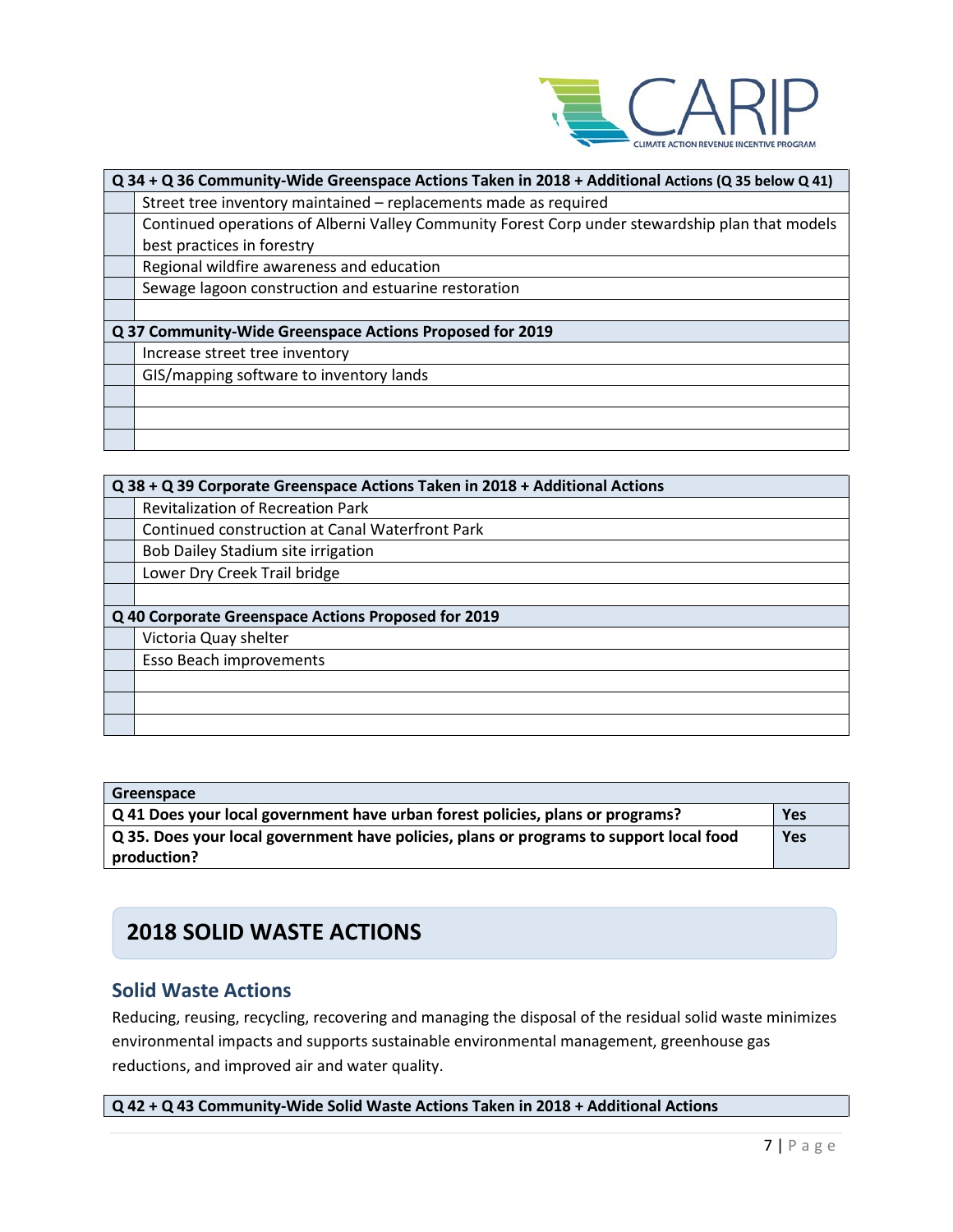

| Continued discussions with ACRD for organics pickup and composting                         |  |  |
|--------------------------------------------------------------------------------------------|--|--|
| Purchased 3 dual compartment garbage trucks                                                |  |  |
| Continued implementation of Food Security and Climate Disruption Committee recommendations |  |  |
|                                                                                            |  |  |
|                                                                                            |  |  |
| Q 44 Community-Wide Solid Waste Actions Proposed for 2019                                  |  |  |
| Continued discussions with ACRD for organics pickup/transfer station/composting            |  |  |
|                                                                                            |  |  |
|                                                                                            |  |  |
|                                                                                            |  |  |
|                                                                                            |  |  |

| Q 45 + Q 46 Corporate Solid Waste Actions Taken in 2018 + Additional Actions               |  |  |
|--------------------------------------------------------------------------------------------|--|--|
| Continued implementation of Food Security and Climate Disruption Committee recommendations |  |  |
| Purchased 3 dual compartment garbage trucks                                                |  |  |
|                                                                                            |  |  |
|                                                                                            |  |  |
|                                                                                            |  |  |
| Q 47 Corporate Solid Waste Actions Proposed for 2019                                       |  |  |
| Continued implementation of Food Security and Climate Disruption Committee recommendations |  |  |
|                                                                                            |  |  |
|                                                                                            |  |  |
|                                                                                            |  |  |
|                                                                                            |  |  |

| <b>Solid Waste</b>                                                                   |            |
|--------------------------------------------------------------------------------------|------------|
| Q 48 Does your local government have construction and demolition waste reduction     | <b>Yes</b> |
| policies, plans or programs?                                                         |            |
| Q 49 Does your local government have organics reduction/diversion policies, plans or | <b>Yes</b> |
| programs?                                                                            |            |

# **2018 TRANSPORTATION ACTIONS**

### **Transportation Actions**

Transportation actions that increase transportation system efficiency emphasize the movement of people and goods, and give priority to more efficient modes, e.g. walking, cycling and public transit, can contribute to reductions in GHG emissions and more livable communities.

| Q 50 + Q 51 Community-Wide Transportation Actions Taken in 2018 + Additional Actions |                                                     |  |
|--------------------------------------------------------------------------------------|-----------------------------------------------------|--|
|                                                                                      | Continued development of Active Transportation Plan |  |
|                                                                                      |                                                     |  |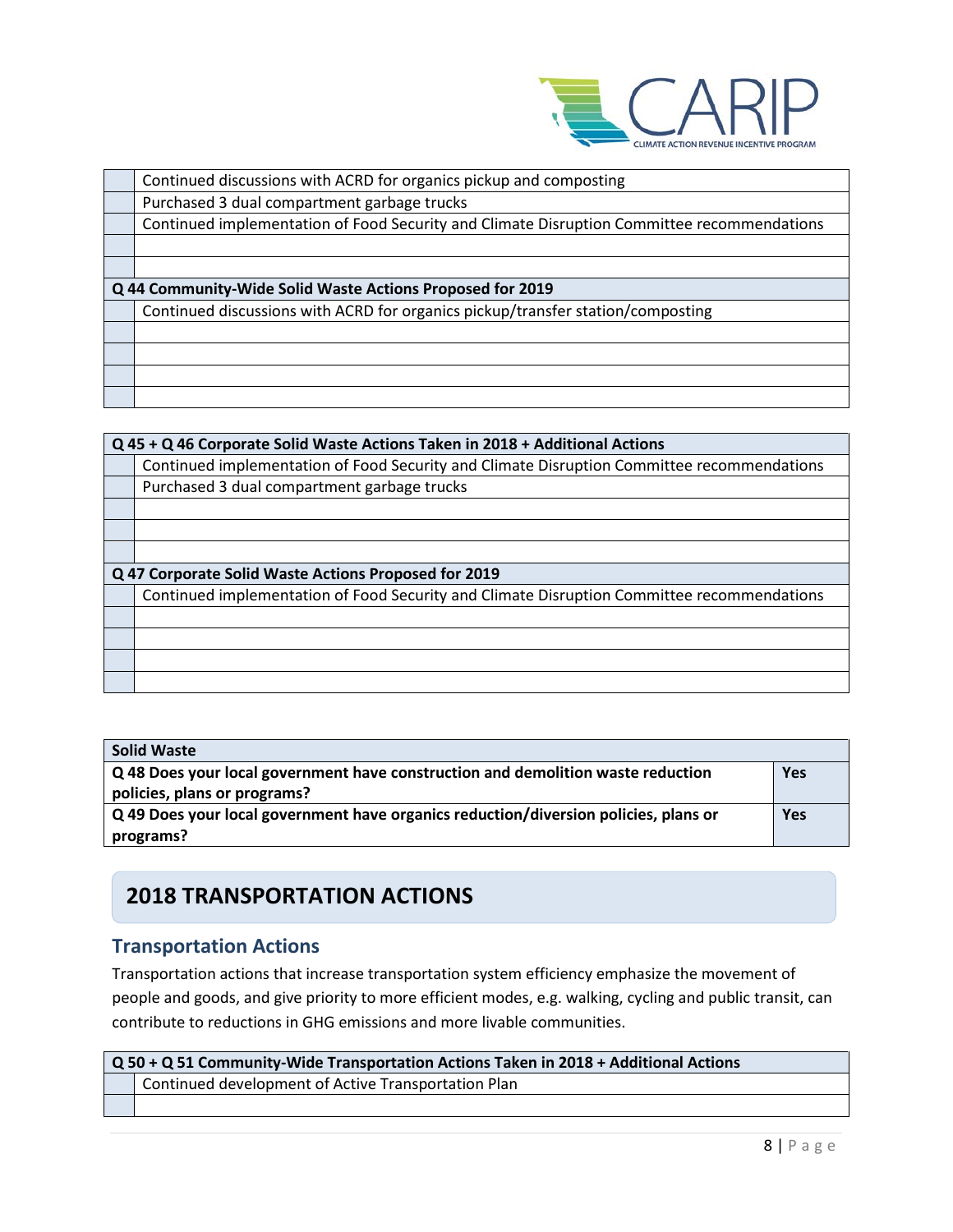

| Q 52 Community-Wide Transportation Actions Proposed for 2019 |  |  |
|--------------------------------------------------------------|--|--|
| Continued development of Active Transportation Plan          |  |  |
|                                                              |  |  |
|                                                              |  |  |
|                                                              |  |  |
|                                                              |  |  |

| Q 53 + Q 54 Corporate Transportation Actions Taken in 2018 + Additional Actions |                                                           |  |  |
|---------------------------------------------------------------------------------|-----------------------------------------------------------|--|--|
|                                                                                 | Fleet vehicle replaced with plug in hybrid                |  |  |
|                                                                                 | Maintenance and painting bike lane sharrows               |  |  |
|                                                                                 | Promotion of public transit                               |  |  |
|                                                                                 |                                                           |  |  |
|                                                                                 |                                                           |  |  |
|                                                                                 | Q 55 Corporate Transportation - Actions Proposed for 2019 |  |  |
|                                                                                 | Fleet vehicle replacement with plug in hybrid             |  |  |
|                                                                                 | Maintenance and painting bike lane sharrows               |  |  |
|                                                                                 | Promotion of public transit                               |  |  |
|                                                                                 | Fleet vehicles - fuel efficient replacements              |  |  |
|                                                                                 |                                                           |  |  |

| Transportation                                                                                                                                                                                                                                 |            |
|------------------------------------------------------------------------------------------------------------------------------------------------------------------------------------------------------------------------------------------------|------------|
| Q 56 Does your local government have policies, plans or programs to support:                                                                                                                                                                   |            |
| Walking<br>$\bullet$                                                                                                                                                                                                                           | <b>Yes</b> |
| Cycling                                                                                                                                                                                                                                        | <b>Yes</b> |
| <b>Transit Use</b>                                                                                                                                                                                                                             | Yes        |
| Flectric Vehicle Use<br>٠                                                                                                                                                                                                                      | <b>Yes</b> |
| Other (please specify)<br>٠                                                                                                                                                                                                                    | <b>Yes</b> |
| Q 57 Does your local government have a Transportation Demand Management (TDM)<br>strategy (e.g. to reduce single-vehicle occupancy trips, increase travel options, provide<br>incentives to encourage individuals to modify travel behaviour)? |            |
| Q 58 Does your local government integrate its transportation and land use planning?                                                                                                                                                            | <b>Yes</b> |

# **2018 WATER AND WASTEWATER ACTIONS**

#### **Water and Wastewater Actions**

Managing and reducing water consumption and wastewater is an important aspect of developing a sustainable built environment that supports healthy communities, protects ecological integrity, and reduces GHG emissions.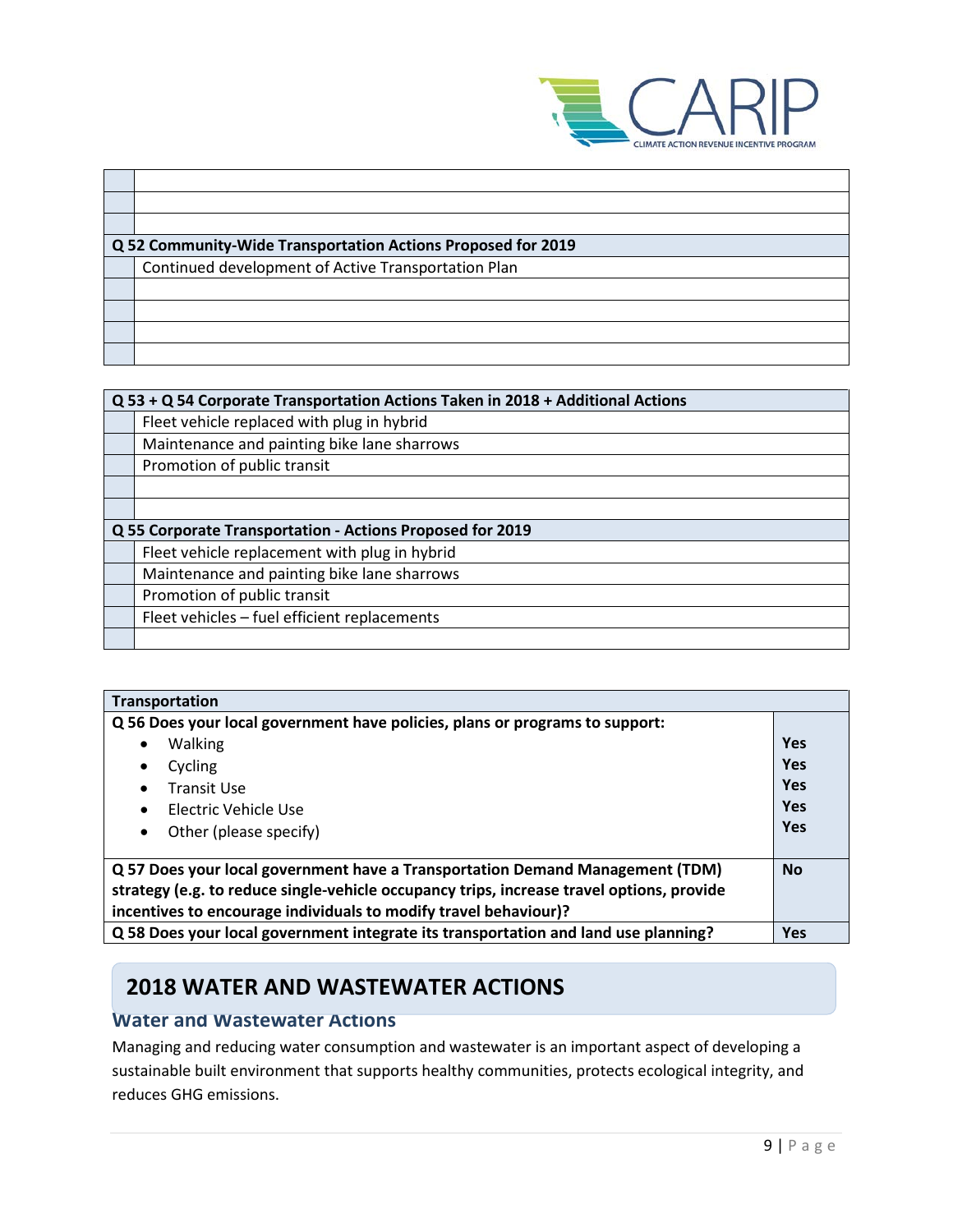

| Q 59 + Q 60 Community-Wide Water and Wastewater Actions Taken in 2018 + Additional Actions |  |  |
|--------------------------------------------------------------------------------------------|--|--|
| Continued construction of sewage treatment facility                                        |  |  |
| Incremental increases in water and sewer rates to fund infrastructure replacement          |  |  |
| Separation of storm and sani sewer                                                         |  |  |
| Replacement of water meters                                                                |  |  |
|                                                                                            |  |  |
| Q 61 Community-Wide Water and Wastewater Actions Proposed for 2019                         |  |  |
| Continued construction of sewage treatment facility                                        |  |  |
| Incremental increases in water and sewer rates to fund infrastructure replacement          |  |  |
| Separation of storm and sani sewer                                                         |  |  |
| Replacement of water meters                                                                |  |  |
|                                                                                            |  |  |

| Q 62 + Q 63 Corporate Water and Wastewater Actions Taken in 2018 + Additional Actions |  |  |
|---------------------------------------------------------------------------------------|--|--|
| Watering restrictions                                                                 |  |  |
| Promotion of conservation                                                             |  |  |
| Irrigation installed at Bob Dailey Stadium                                            |  |  |
|                                                                                       |  |  |
|                                                                                       |  |  |
| Q 64 Corporate Water and Wastewater Actions Proposed for 2019                         |  |  |
| More stringent watering restrictions year round                                       |  |  |
| Promotion of conservation                                                             |  |  |
| Electronic on/off switches for Blair and 16 <sup>th</sup> Ave park sprays             |  |  |
|                                                                                       |  |  |
|                                                                                       |  |  |

#### **Water Conservation**

**Q 65 Does your local government have water conservation policies, plans or programs? Yes**

ī

# **2018 CLIMATE CHANGE ADAPTATION ACTIONS**

This section of the CARIP survey is designed to collect information related to the types of climate impacts local governments are experiencing and how they are being addressed.

| Q 66 Please identify the THREE climate impacts that are most relevant to your Local Government. |  |  |
|-------------------------------------------------------------------------------------------------|--|--|
| Warmer winter temperatures reducing snowpack                                                    |  |  |
| Changes to temperature and precipitation causing seasonal drought<br>$\bullet$                  |  |  |
| Heatwaves impacting population health<br>$\bullet$                                              |  |  |
| Increased temperatures increasing wildfire activity<br>$\bullet$                                |  |  |
| Increased temperatures affecting air quality<br>$\bullet$                                       |  |  |
| Changing temperatures influencing species migration and ecosystem shifts<br>$\bullet$           |  |  |
| Changing temperatures influencing ecosystem shifts<br>٠                                         |  |  |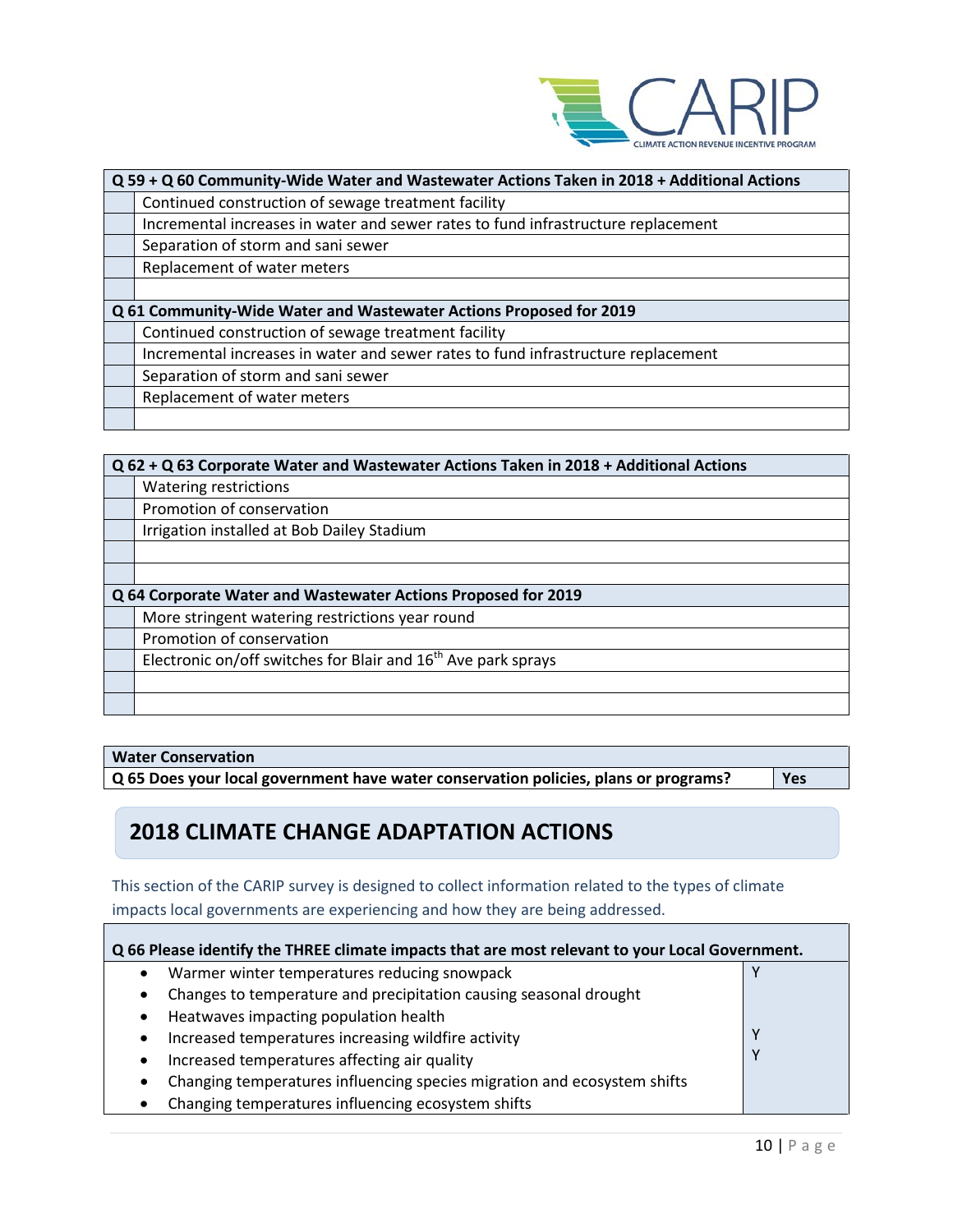

- Extreme weather events contributing to urban and overland flooding
- Sea level rise and storms causing coastal flooding and/or erosion

| Other (please specify):                                                                             |           |
|-----------------------------------------------------------------------------------------------------|-----------|
| Q 67 In 2018 has your local government addressed the impacts of a changing climate using any of the |           |
| following?                                                                                          |           |
| <b>Risk and Vulnerability Assessments</b>                                                           | Yes       |
| <b>Risk Reduction Strategies</b>                                                                    | Yes       |
| <b>Emergency Response Planning</b>                                                                  | Yes       |
| <b>Asset Management</b>                                                                             | Yes       |
| Natural/Eco Asset Management Strategies                                                             | Yes       |
| Infrastructure Upgrades (e.g. stormwater system upgrades)                                           | Yes       |
| <b>Beach Nourishment Projects</b>                                                                   | <b>No</b> |
| <b>Economic Diversification Initiatives</b>                                                         | Yes       |
| <b>Strategic and Financial Planning</b>                                                             | Yes       |
| <b>Cross-Department Working Groups</b>                                                              | Yes       |
| <b>Official Community Plan Policy Changes</b>                                                       | Yes       |
| Changes to Zoning and other Bylaws and Regulations                                                  | Yes       |
| Incentives for Property Owners (e.g. reducing storm water run-off)                                  | Yes       |
| <b>Public Education and Awareness</b>                                                               | Yes       |
| Research                                                                                            | Yes       |
| Mapping                                                                                             | Yes       |
| Partnerships                                                                                        | Yes       |
|                                                                                                     |           |
| Other (please specify):                                                                             |           |

| Q 68 Climate Change Adaptation Actions Taken in 2018                                                |
|-----------------------------------------------------------------------------------------------------|
| Please elaborate on key actions and/or partnerships your local government has engaged in to prepare |
| for, and adapt to a changing climate. Add links to key documents and information where appropriate. |
| Watering restrictions                                                                               |
| Conservation based utility billing                                                                  |
| Outdoor burning ban                                                                                 |
| Public education                                                                                    |
| Oil to heat pump exchange program                                                                   |
| Food Security and Climate Disruption Committee                                                      |
| Q 69 Climate Change Adaptation Actions Proposed for 2019                                            |
| More stringent watering restrictions, year round                                                    |
| Continued conservation based utility billing                                                        |
| Outdoor burning ban                                                                                 |
| Public education, Food Security and Climate Disruption Committee                                    |
|                                                                                                     |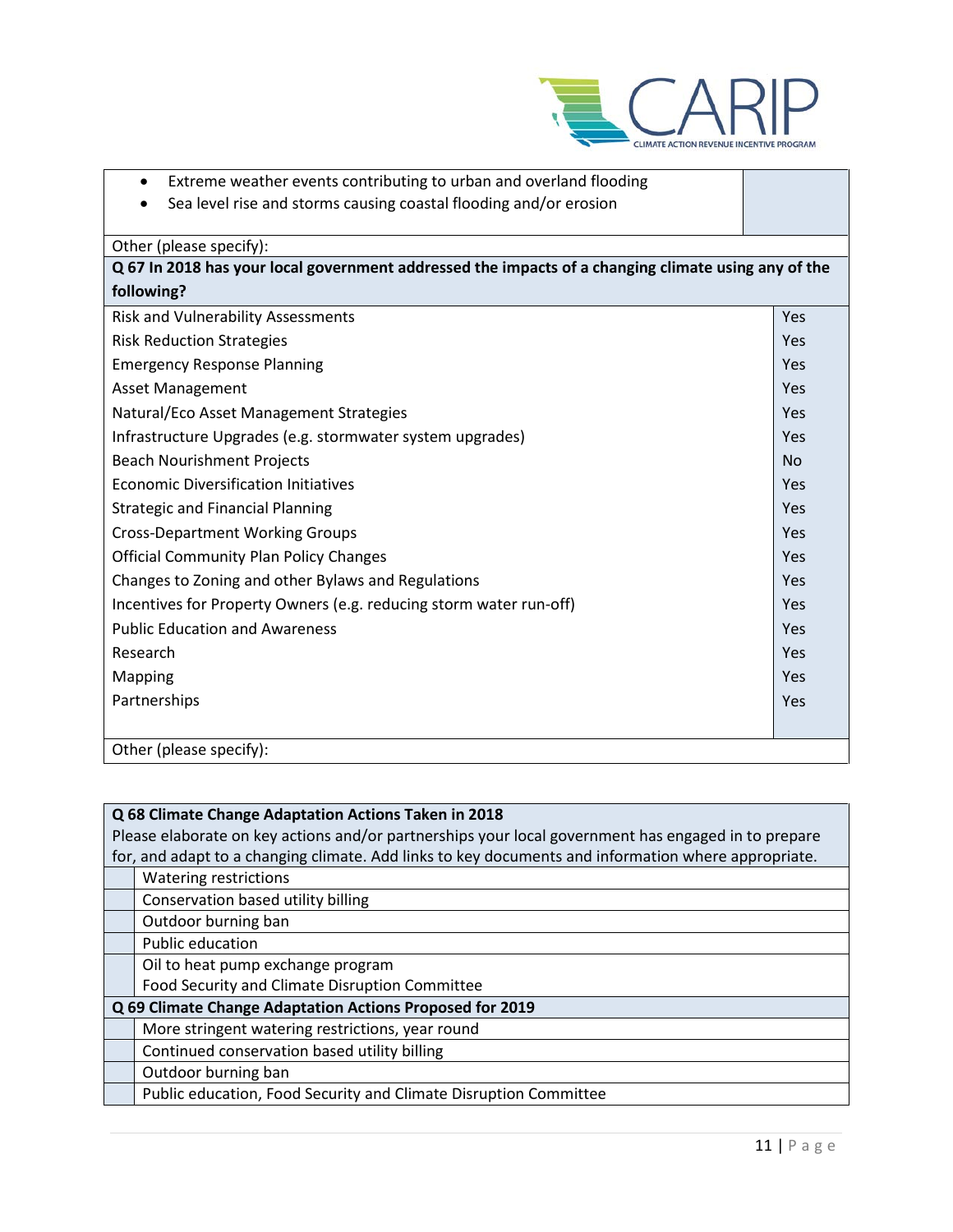

Continued upgrades to waste water systems \**The City is partnering with ICLEI Canada with 7 other BC communities in the Together for Climate project, to develop community climate change adaptation plans. The purpose of a climate change adaptation plan is to mainstream adaptation actions into City operations and to reduce the risks climate change poses to a community's physical, economic, social, and ecological systems. Each participating municipality will have a community-wide adaptation strategy that includes actionable elements for all participating stakeholders. This process involves: - Identifying locally relevant climate change impacts - Completing organizational vulnerability and risk assessments - Establishing long-term adaptation vision and goals - Identifying relevant adaptation actions - Developing implementation action plans*  \*from Together for Climate Port Alberni by ICLEI Canada **Q 70 For more information please contact**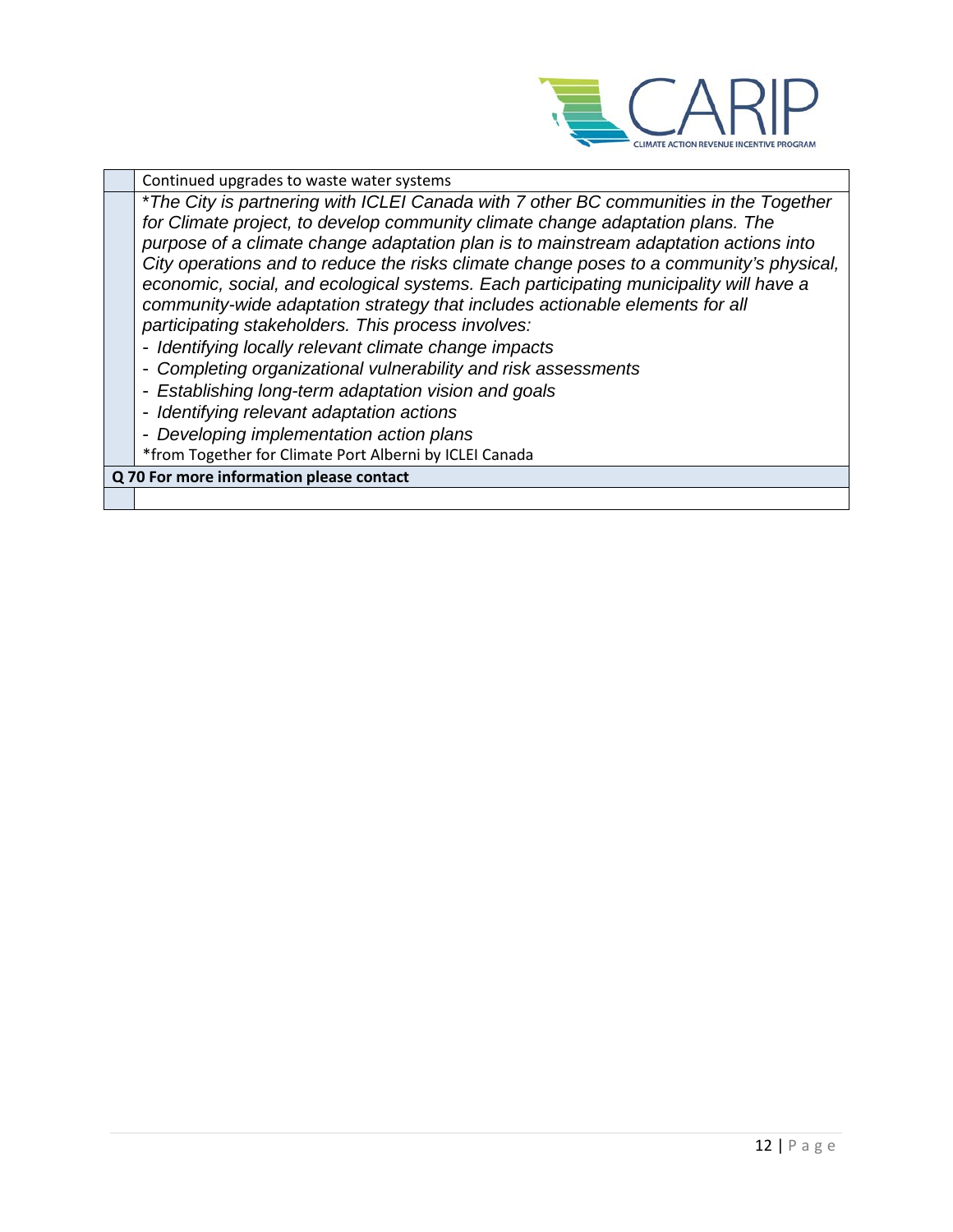

| Q 71. The following are key resources that may be helpful to your local government in identifying climate impacts, as |                                 |  |
|-----------------------------------------------------------------------------------------------------------------------|---------------------------------|--|
| well as, strategies, actions and funding to deal with them. For those resources that you have used, please indicate   |                                 |  |
| whether they were useful in advancing your work in climate change adaptation?                                         |                                 |  |
| <b>Indicators of Climate Change for British Columbia</b>                                                              | Haven't Used/Useful/Not Useful  |  |
| Plan2Adapt                                                                                                            | Haven't Used /Useful/Not Useful |  |
| <b>Climate Projections for Metro Vancouver</b>                                                                        | Haven't Used /Useful/Not Useful |  |
| <b>Climate Projections for the Capital Region</b>                                                                     | Haven't Used /Useful/Not Useful |  |
| Climate Projections for the Cowichan Valley Regional District                                                         | Haven't Used /Useful/Not Useful |  |
| Province of BC's BC Adapts Video Series                                                                               | Haven't Used /Useful/Not Useful |  |
| <b>Preparing for Climate Change: Implementation Guide for Local Governments</b>                                       | Haven't Used /Useful/Not Useful |  |
| Public Infrastructure and Engineering Vulnerability Committee's (PIEVC)                                               | Haven't Used /Useful/Not Useful |  |
| <b>Sea Level Rise Adaptation Primer</b>                                                                               | Haven't Used /Useful/Not Useful |  |
| <b>BC Regional Adaptation Collaborative Webinars</b>                                                                  | Haven't Used /Useful/Not Useful |  |
| <b>Retooling for Climate Change</b>                                                                                   | Haven't Used /Useful/Not Useful |  |
| <b>Water Balance Model</b>                                                                                            | Haven't Used /Useful/Not Useful |  |
| <b>Water Conservation Calculator</b>                                                                                  | Haven't Used /Useful/Not Useful |  |
|                                                                                                                       |                                 |  |
| Funding:                                                                                                              |                                 |  |
| <b>National Disaster Mitigation Program (NDMP)</b>                                                                    | Haven't Used /Useful/Not Useful |  |
| <b>Community Emergency Preparedness Fund (CEPF)</b>                                                                   | Useful                          |  |
| <b>Municipalities for Climate Innovation Program (MCIP)</b>                                                           | Useful                          |  |
| <b>Climate Adaptation Partner Grants (FCM)</b>                                                                        | Useful                          |  |
| <b>Infrastructure Planning Grants (MAH)</b>                                                                           | Haven't Used /Useful/Not Useful |  |
| <b>Federal Gas Tax Fund</b>                                                                                           | Useful                          |  |
|                                                                                                                       |                                 |  |
| Other (please specify)                                                                                                |                                 |  |

# **2018 OTHER CLIMATE ACTIONS**

### **Other Climate Actions**

This section provides local governments the opportunity to report other climate actions that are not captured in the categories above.

| Q 72 Community-Wide Other Actions Taken in 2018 |
|-------------------------------------------------|
|                                                 |
|                                                 |
|                                                 |
|                                                 |
|                                                 |
| Q 73 Corporate Other Actions Taken in 2018      |
|                                                 |
|                                                 |
|                                                 |
|                                                 |
|                                                 |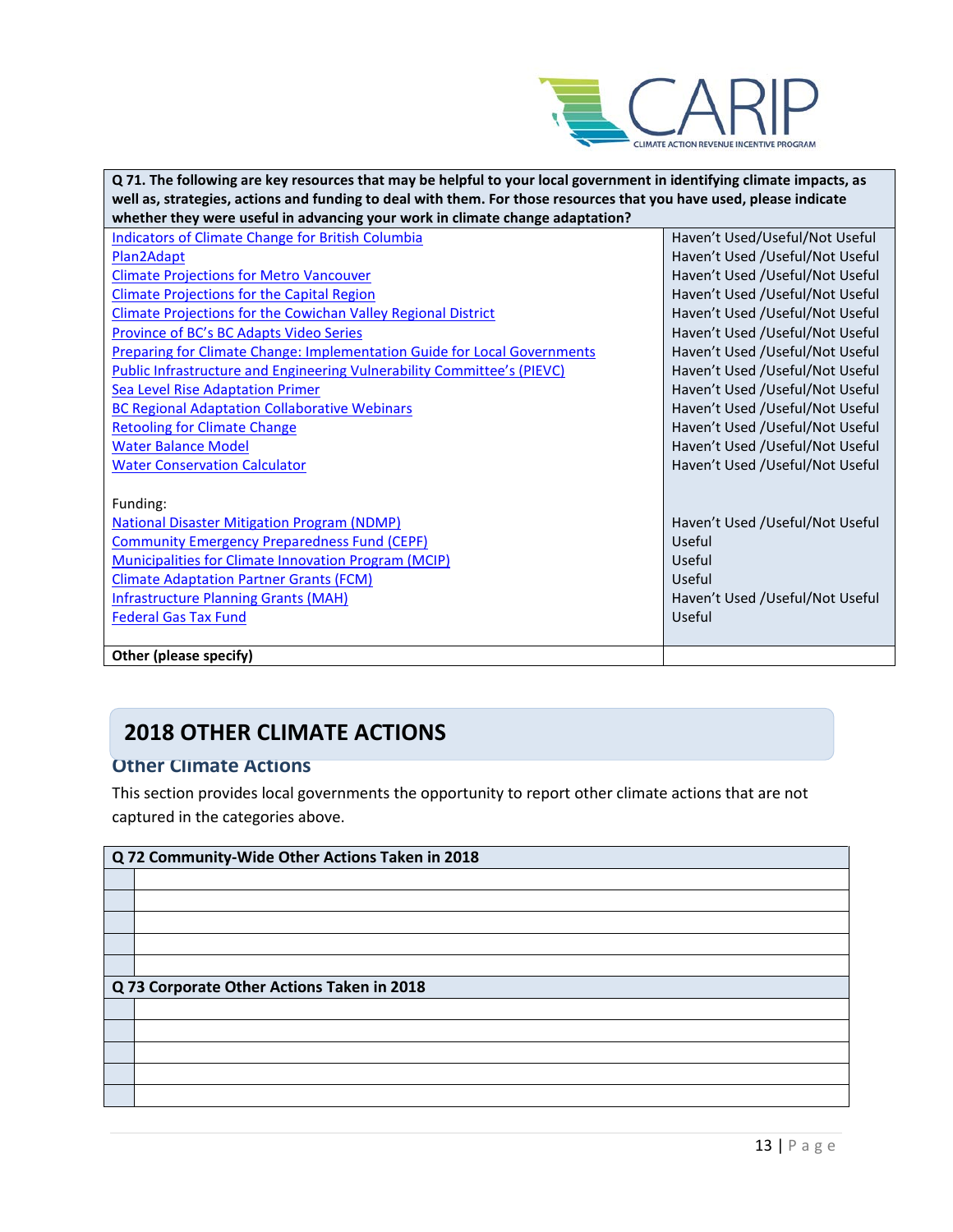

| Other                                                                                  |           |
|----------------------------------------------------------------------------------------|-----------|
| Q 74 Are you familiar with the Community Lifecycle Infrastructure Costing Tool (CLIC)? | Yes       |
|                                                                                        |           |
| Q 75 Is your local government using the CLIC tool?                                     | <b>No</b> |
|                                                                                        |           |

## **INNOVATION AND PEER-TO-PEER LEARNING**

#### **Innovation**

This section provides the opportunity to showcase an innovative *Corporate and/or Community-Wide*  GHG reduction and/or climate change adaptation activity that your local government has undertaken and that has had, or has the potential to have, a significant impact. You are welcome to highlight an action that has already been listed.

Projects included here may be featured as success stories on th[e B.C. Climate Action Toolkit](http://www.toolkit.bc.ca/) and/or shared with other local governments to inspire further climate action. Please add links to additional information where possible.

Communities that have conducted innovative initiatives may want to consider making applications to [CEA's Climate and Energy Action Awards,](http://communityenergy.bc.ca/climate-and-energy-action-awards/) [FCM Sustainable Communities Awards](https://fcm.ca/home/awards/sustainable-communities-awards.htm) or t[o FCM's National](https://fcm.ca/home/programs/partners-for-climate-protection/national-measures-report.htm)  [Measures Report.](https://fcm.ca/home/programs/partners-for-climate-protection/national-measures-report.htm)

**Q 76 Community-Wide Innovation Action**

**Q 77 Corporate Innovation Action**

**Q 78 For more information on actions described above contact**

### **Programs, Partnerships and Funding Opportunities**

Local governments often rely on programs, partnerships and funding opportunities to achieve their climate action goals. Please share the names of programs and organizations that have supported your local government's climate actions by listing each entry in the box below separated by a forward slash (e.g. program1/program2).

#### **Mitigation**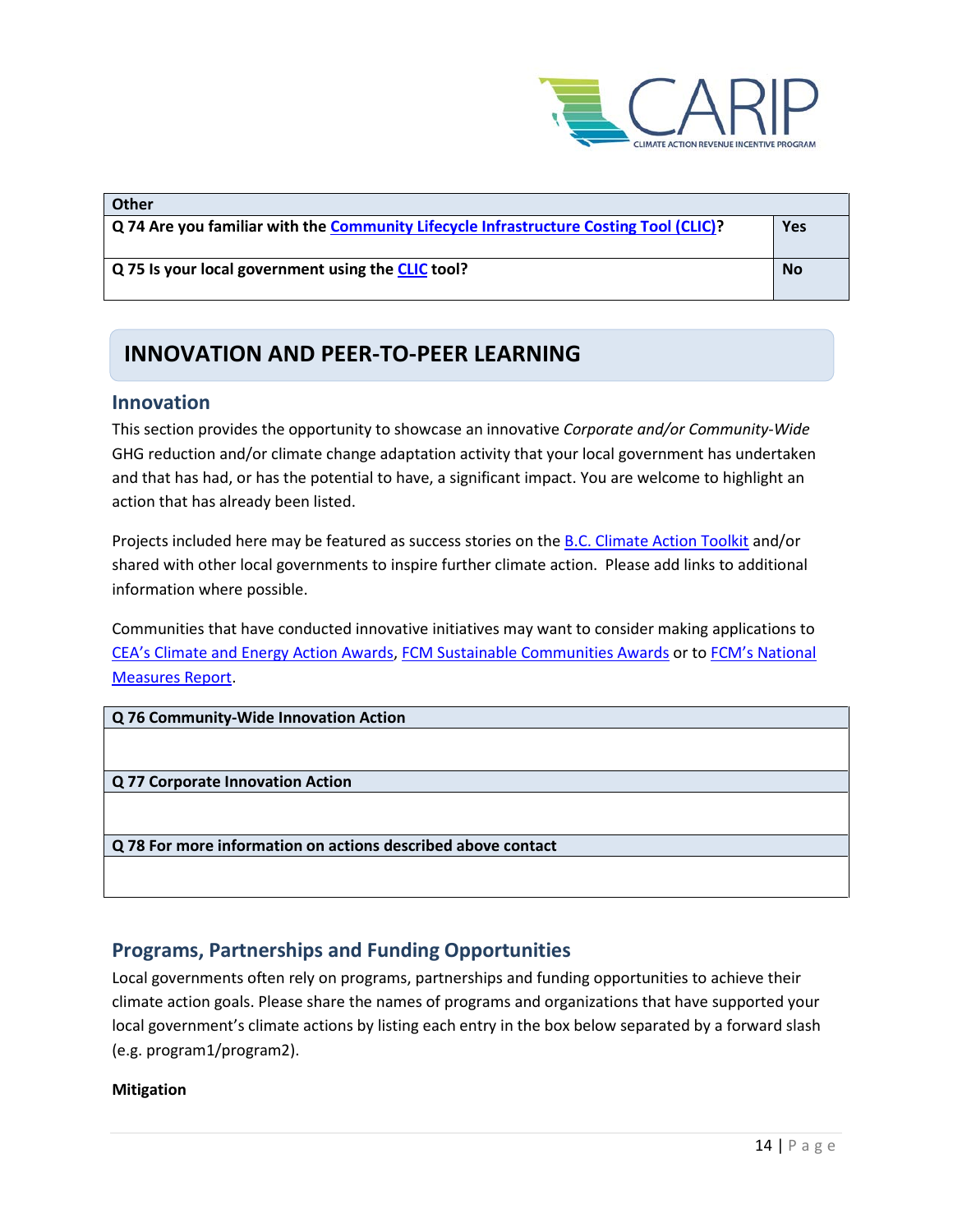

**Q 79 Mitigation Programs, Partnerships and Funding** BC Hydro Province of BC Trees Canada UBCM FCM/MCIP Gas Tax Strategic Priorities Fund Gas Tax Community Works Clean Wastewater Fund

#### **Adaptation**

#### **Q 80 Adaptation Programs, Partnerships and Funding**

### **2018 CARBON NEUTRAL REPORTING**

Local governments are required to report on their progress in achieving their carbon neutral goal under the [B.C. Climate Action Charter.](https://www2.gov.bc.ca/gov/content/governments/local-governments/climate-action/bc-climate-action-charter) Working with B.C. local governments, the joint Provincial-UBCM Green Communities Committee (GCC) has established a common approach to determining carbon neutrality for the purposes of the Climate Action Charter, including a Carbon Neutral Framework and supporting guidance for local governments on how to become carbon neutral.

Prior to completing this portion of the survey, please ensure that you are familiar with guidance available on th[e B.C. Climate Action Toolkit website,](http://www.toolkit.bc.ca/) especially the [Workbook](https://www.toolkit.bc.ca/sites/default/files/CarbonNeutralWorkbook.V2_noapdcs_03.12_1.pdf) and [Becoming Carbon](http://www.toolkit.bc.ca/sites/default/files/Becoming%20Carbon%20Neutral%20V3%20FINAL%20July%202014_0.pdf)  [Neutral: A Guide for Local Governments in British Columbia.](http://www.toolkit.bc.ca/sites/default/files/Becoming%20Carbon%20Neutral%20V3%20FINAL%20July%202014_0.pdf)

*Please note: As a result of the BC Recycling Regulation, local governments are no longer required to account for GHG emissions from vehicles, equipment and machinery required for the collection, transportation and diversion of packaging and printed paper, in their annual Climate Action Revenue Incentive Program (CARIP) reports.*

#### **Reporting Emissions**

| Q 81 Did your local government measure corporate GHG emissions for 2018?           | Yes    |
|------------------------------------------------------------------------------------|--------|
|                                                                                    |        |
| $\alpha$ 82 If your local government measured 2018 corporate GHG emissions, please | 1939.3 |
| report the number of corporate GHG emissions from services delivered directly by   |        |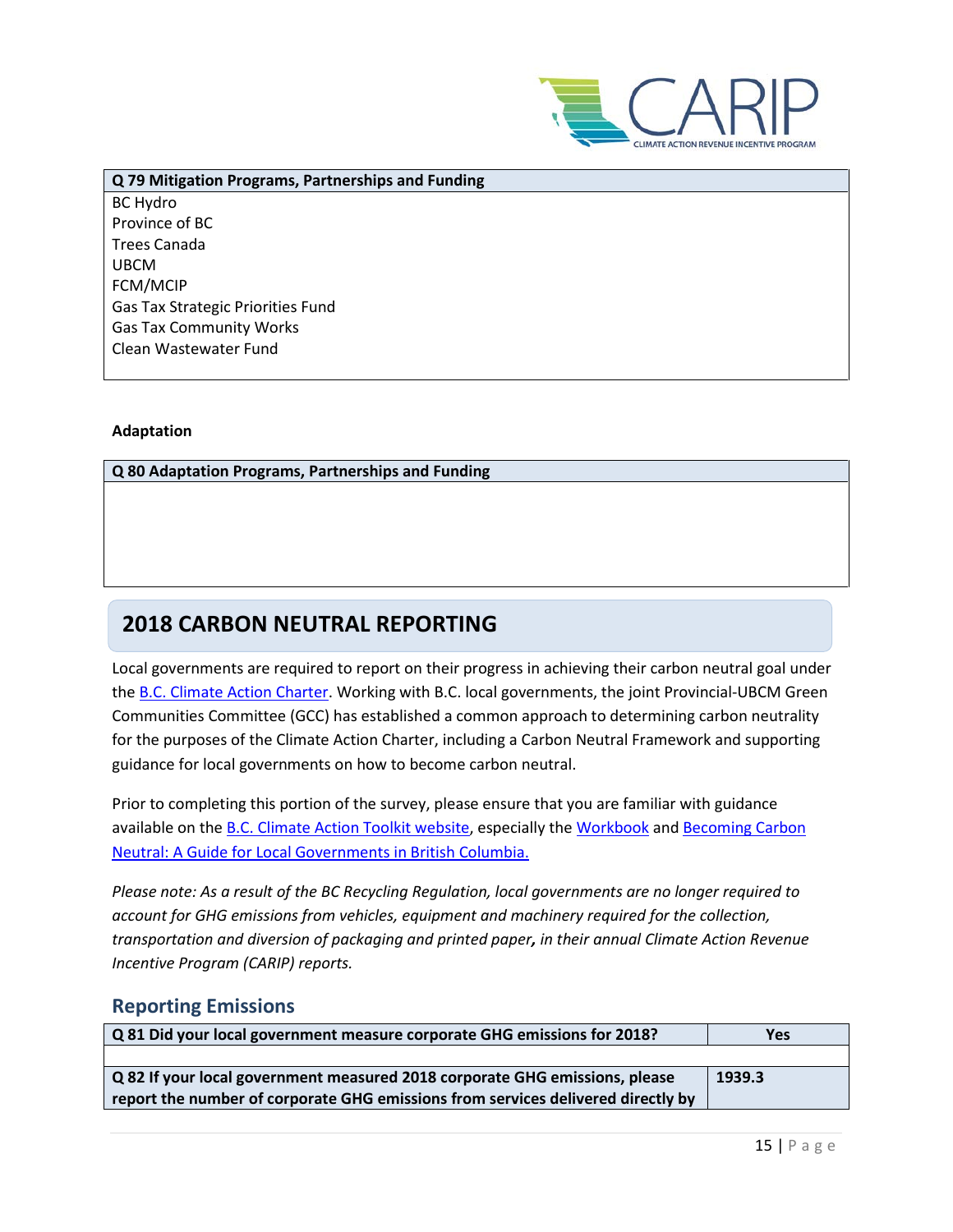

| your local government (in tonnes of carbon dioxide equivalent)                                                                                                                                   |              |
|--------------------------------------------------------------------------------------------------------------------------------------------------------------------------------------------------|--------------|
|                                                                                                                                                                                                  |              |
| Q 83 If your local government measured 2018 corporate GHG emissions, please<br>report the number of corporate GHG emissions from contracted services (in<br>tonnes of carbon dioxide equivalent) | 25.7         |
|                                                                                                                                                                                                  |              |
| Q 84 TOTAL A: CORPORATE GHG EMISSIONS FOR 2018 (Direct GHGs + Contracted<br>GHGs)                                                                                                                | 1965.0 tCO2e |

### **Reporting Reductions and Offsets**

To be carbon neutral, a local government must balance their TOTAL corporate GHG emissions generated in 2018 by one or a combination of the following actions:

- undertake GCC-supported Option 1 Project(s)
- undertake GCC-supported Option 2 Project(s)
- purchase carbon offsets from a credible offset provider

*For more information about options to balance or offset corporate GHG emissions please refer to [Becoming Carbon Neutral: A Guidebook for Local Governments in British Columbia.](http://www.toolkit.bc.ca/sites/default/files/Becoming%20Carbon%20Neutral%20V3%20FINAL%20July%202014_0.pdf)*

If applicable, please report the 2018 GHG emissions reductions (in tonnes of carbon dioxide equivalent (tCO2e)) being claimed from any of the following Option 1 GHG Reduction Projects:

| <b>OPTION 1 PROJECTS</b>                                                                    | <b>REDUCTIONS</b> |
|---------------------------------------------------------------------------------------------|-------------------|
|                                                                                             |                   |
| Q 85 Energy Efficient Retrofits (in tonnes of carbon dioxide equivalent (tCO2e))            |                   |
|                                                                                             |                   |
| Q 86 Solar Thermal (in tonnes of carbon dioxide equivalent (tCO2e))                         |                   |
|                                                                                             |                   |
| Q 87 Household Organic Waste Composting (in tonnes of carbon dioxide<br>equivalent (tCO2e)) |                   |
|                                                                                             |                   |
| Q 88 Low Emission Vehicles (in tonnes of carbon dioxide equivalent (tCO2e))                 |                   |
|                                                                                             |                   |
| Q 89 Avoided Forest Conversion (in tonnes of carbon dioxide equivalent (tCO2e))             |                   |
|                                                                                             |                   |
| Q 90 TOTAL B: REDUCTIONS FROM ALL OPTION 1 PROJECTS FOR 2018                                | tCO <sub>2e</sub> |

**Q 91 If applicable, please report the names and 2018 GHG emissions reductions (in tonnes of carbon dioxide equivalent (tCO2e)) being claimed from Option 2 GHG Reduction Projects:**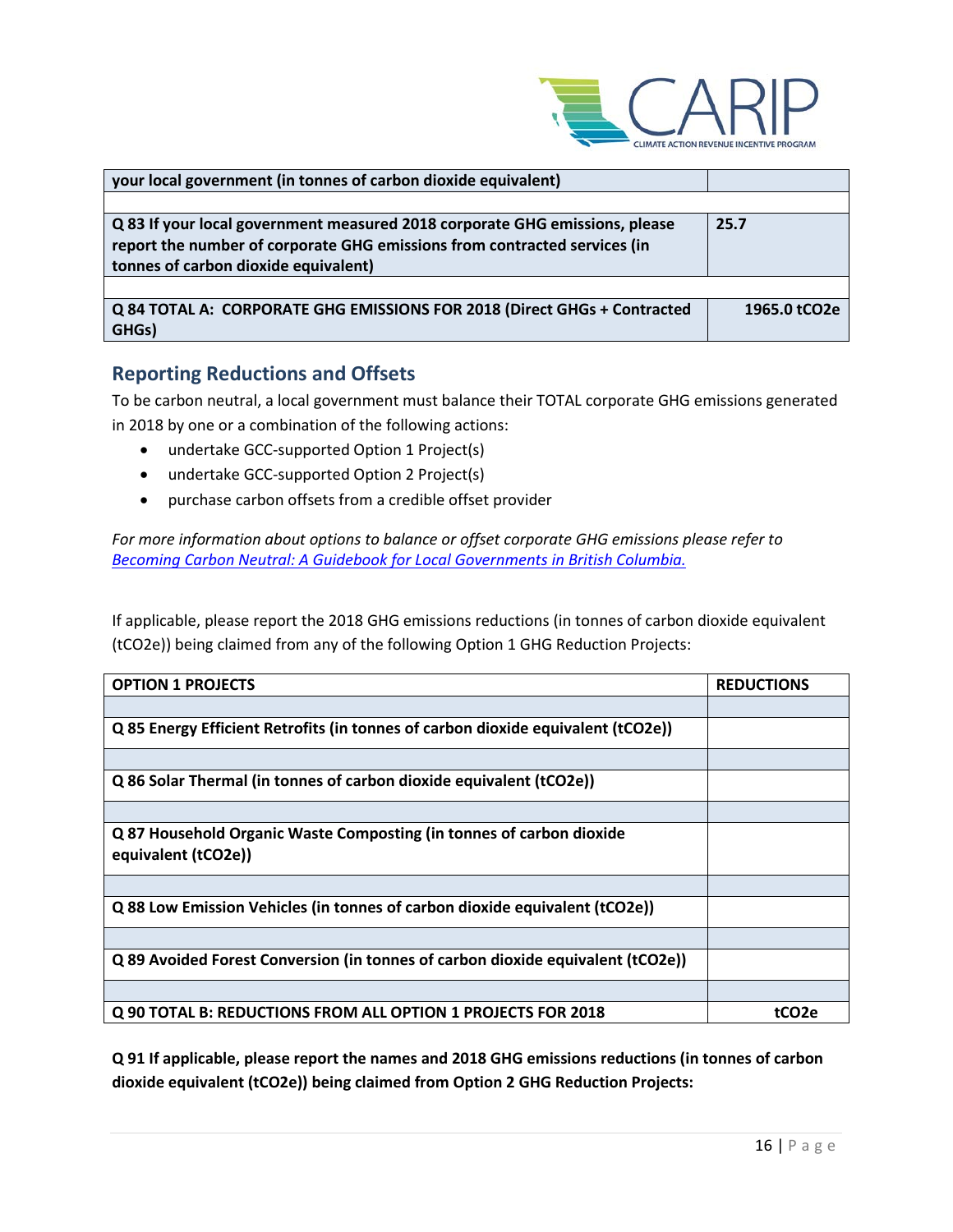

| <b>Option 2 Project Name</b>                                 | <b>REDUCTIONS</b>  |
|--------------------------------------------------------------|--------------------|
|                                                              |                    |
| <b>Option 2 GHGs Reduced (tCO2e)</b>                         |                    |
|                                                              |                    |
| <b>Option 2 Project Name</b>                                 |                    |
|                                                              |                    |
| <b>Option 2 GHGs Reduced (tCO2e)</b>                         |                    |
|                                                              |                    |
| <b>Option 2 Project Name</b>                                 |                    |
|                                                              |                    |
| <b>Option 2 GHGs Reduced (tCO2e)</b>                         |                    |
|                                                              |                    |
| Q 92 TOTAL C: REDUCTIONS FROM ALL OPTION 2 PROJECTS FOR 2018 | tCO <sub>2</sub> e |

#### **Offsets**

**Q 93 If applicable, please report the name of the offset provider, type of project and number of offsets purchased (in tonnes of carbon dioxide equivalent (tCO2e)) from an offset provider for the 2018 reporting year:**

*NOTE: DO NOT INCLUDE ANY FUNDS THAT MAY BE SET ASIDE IN A CLIMATE ACTION RESERVE FUND.*

| <b>Offset Provider Name</b>              | <b>OFFSETS</b>     |
|------------------------------------------|--------------------|
|                                          |                    |
| Offsets (tCO2e)                          |                    |
|                                          |                    |
|                                          |                    |
| <b>Offset Provider Name</b>              |                    |
|                                          |                    |
|                                          |                    |
| Offsets (tCO2e)                          |                    |
|                                          |                    |
| Q 94 TOTAL D: OFFSETS PURCHASED FOR 2018 | tCO <sub>2</sub> e |

**Q 95 TOTAL REDUCTIONS AND OFFSETS FOR 2018 (Total B+C+D) = \_\_\_\_\_\_\_\_\_\_\_\_\_\_\_\_ tCO2e**

### **Corporate GHG Emissions Balance for 2018**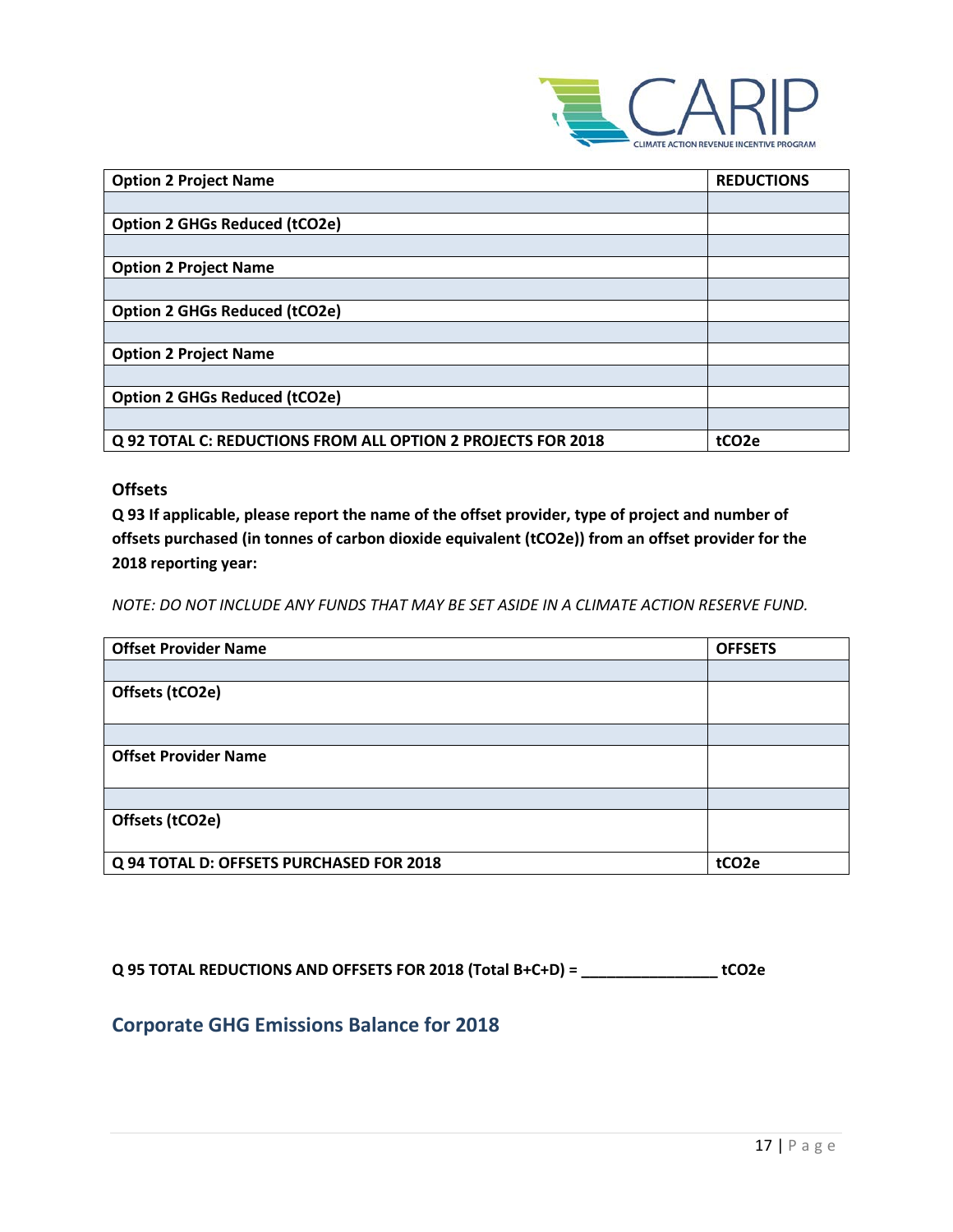

Your local government's Corporate GHG Emissions Balance is the difference between total corporate offsetable GHG emissions (direct + contracted emissions) and the GHG emissions reduced through GCC Option 1 and Option 2 projects and/or the purchase of offsets.

#### **Q 96 CORPORATE GHG EMISSIONS BALANCE FOR 2018 = (A – (B+C+D)) = \_\_\_1965.0\_\_\_\_\_\_\_\_ tCO2e**

### **If your Corporate GHG Emissions Balance is negative or zero, your local government is carbon neutral. CONGRATULATIONS!**

**Q 97 If your local government was carbon neutral in 2018, please record any emissions reductions you will be carrying over for future years and the source of the reductions, including the year they were earned (e.g. organics diversion, 2018 100 tCO2e)**

| SOURCE OF CARRY OVER EMISSION REDUCTIONS (and year earned)      | <b>REDUCTIONS</b>  |
|-----------------------------------------------------------------|--------------------|
|                                                                 |                    |
|                                                                 |                    |
|                                                                 |                    |
|                                                                 |                    |
|                                                                 |                    |
| Q 98 BALANCE OF REDUCTIONS ELIGIBLE FOR CARRY OVER TO NEXT YEAR | tCO <sub>2</sub> e |

| <b>Carbon Neutral Reporting</b>                                                                         |  |
|---------------------------------------------------------------------------------------------------------|--|
| $\mid$ Q 99 Does your local government set aside funds in a climate reserve fund or similar? $\mid$ Yes |  |

### **GCC CLIMATE ACTION RECOGNITION PROGRAM**

### **Green Communities Committee Climate Action Recognition Program**

The joint Provincial-UBCM Green Communities Committee (GCC) is pleased to be continuing the Climate Action Recognition Program again this year. This multi-level program provides the GCC with an opportunity to review and publicly recognize the progress and achievements of each Climate Action Charter (Charter) signatory.

Recognition is provided on an annual basis to local governments who demonstrate progress on their Charter commitments, according to the following: